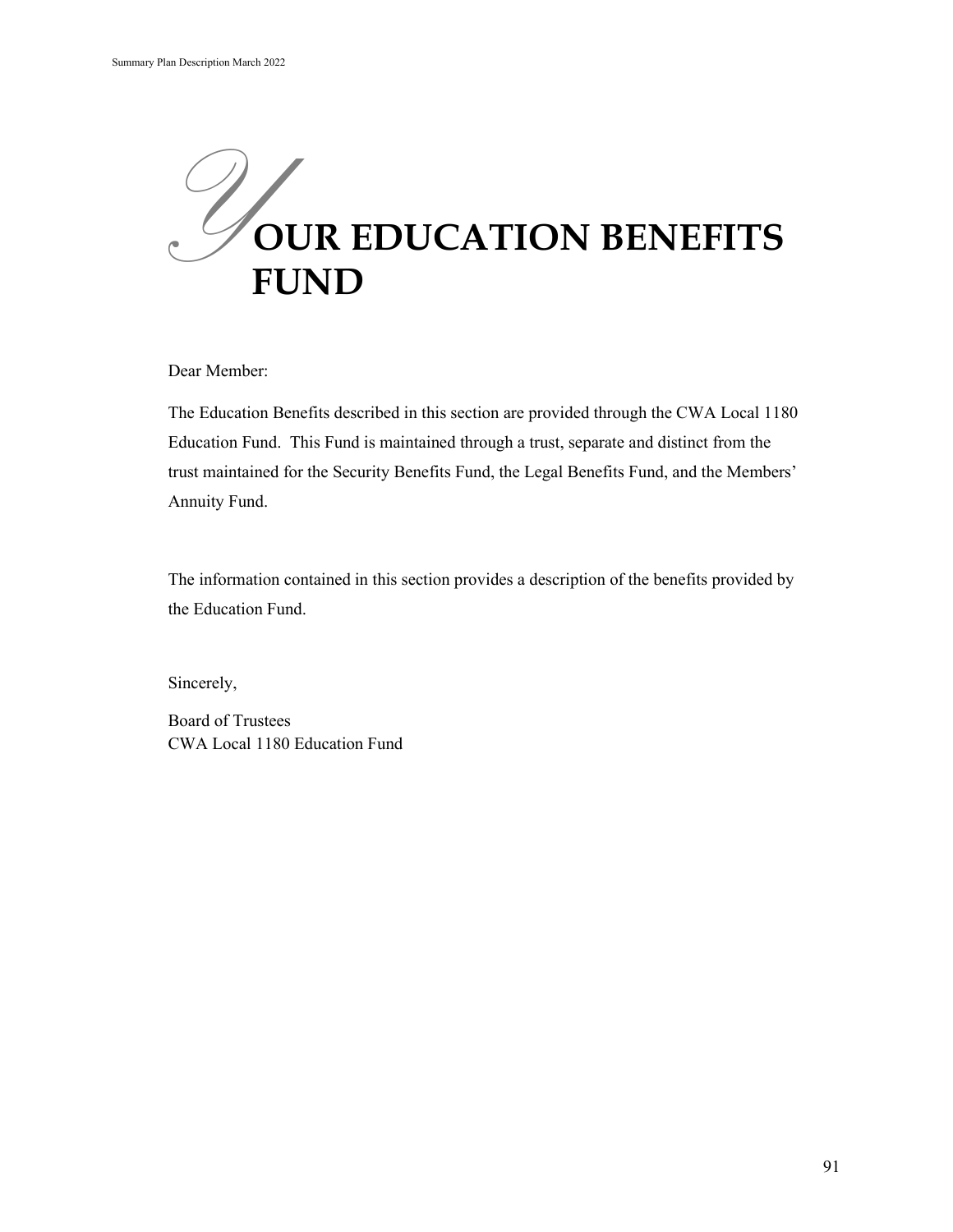### **CWA Local 1180 Education Benefits Fund**

6 Harrison Street, 3rd Floor New York, NY 10013 (212) 966-5353, Out-of-area (888) 966-5353 [www.cwa1180.org](http://www.cwa1180.org/)

#### **Board of Trustees**

Gloria Middleton Gerald Brown Robin Blair-Batte Arthur Cheliotes

### **Fund Administrator**

Damien Arnold

#### **Counsel**

Spivak Lipton LLP

#### **Consultants**

Policy Research Group, LLC

### **Certified Public Accountant**

Gould, Kobrick & Schlapp, PC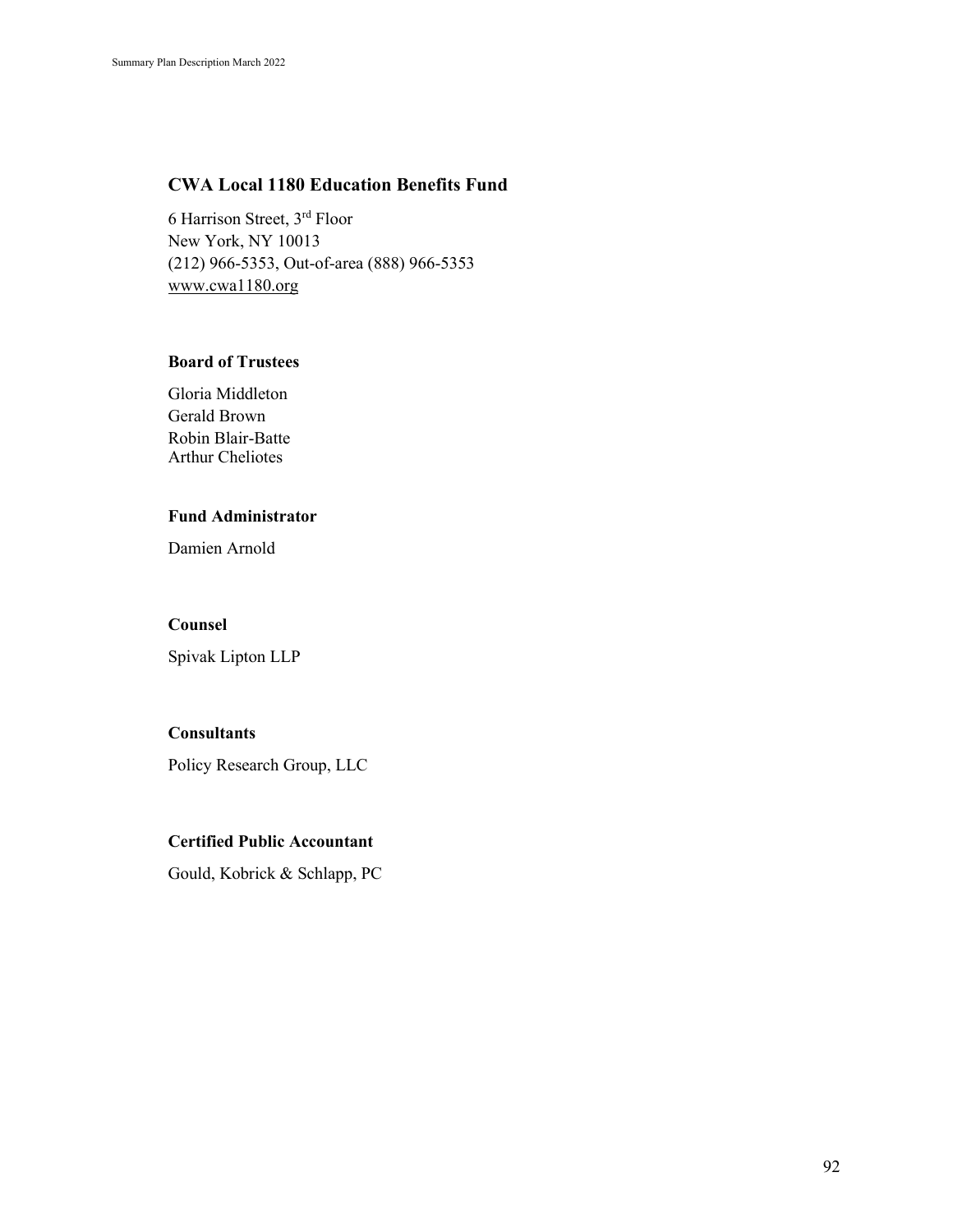# **YOUR EDUCATION BENEFITS FUND**

# **What Are The Benefits Provided By This Fund?**

The benefits from this Fund cover the wide range of educational programs described below.

## **College Tuition Reimbursement**

The College Tuition Reimbursement Program provides reimbursement of up to \$300 per semester beginning Fall Semester 2021, for tuition and/or registration fees if you successfully complete courses for which you earn college credit at any accredited college or for remediation courses given at a college or university. If you complete your course(s) with a passing mark and submit the required claim form, you will be reimbursed at the end of the term. The program will pay benefits for a maximum of three terms per year: Spring, Summer and Fall.

### **Book Reimbursement**

If you are enrolled in a course covered by the College Tuition Reimbursement Program or CUNY School of Labor and Urban Studies, you can be reimbursed up to \$25 each of the three semesters (Spring, Summer, and Fall) for books related to the courses you are taking.

**The CUNY School of Labor and Urban Studies** (SLU) serves working adults who seek to improve their professional skills, upgrade their qualifications, advance their careers, and deepen their understanding of the world. Established as a partnership between The City University of New York and New York City labor unions, SLU provides working adults increased opportunities to earn a college degree or certificate.

# **The School of Labor and Urban Studies Offers:**

- Application assistance.
- Free tutoring and college preparation classes.
- Assistance with transfer credits and Life Experience credits.
- Convenient locations and Evening and weekend classes.
- Counseling services and Assistance with union tuition support and financial aid.
- Academic support and advisement.

**The Urban Leadership Program** is a special series of college courses subsidized by CWA Local 1180 Fund participants who are interested in advancing their careers and taking on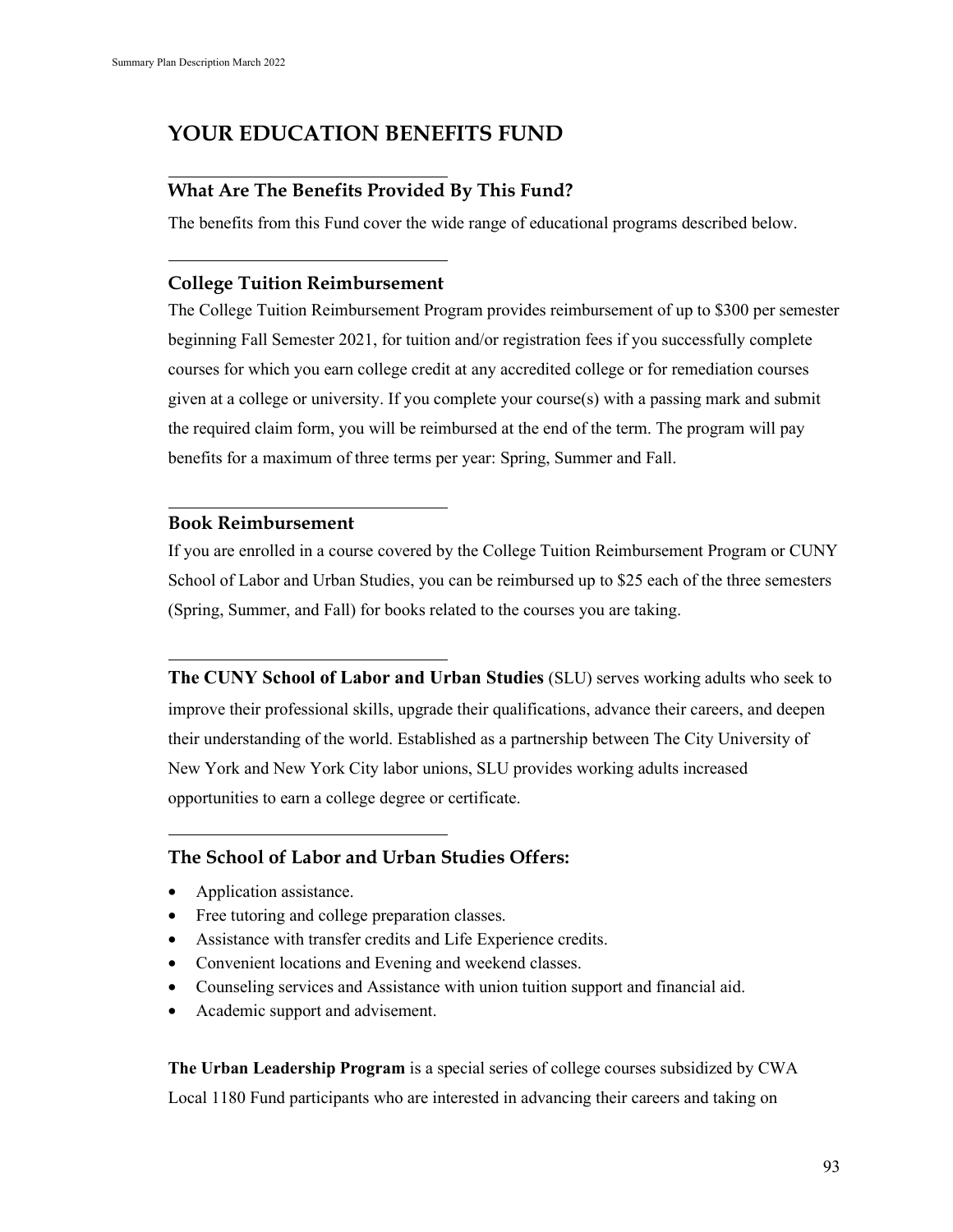leadership roles in their union, workplace and/or community. The program offers courses in Urban Studies, Public Administration and Policy, Community Leadership, Healthcare Administration, Labor Relations, and Labor Studies. All courses in the series are offered for college credit and lead to either a certificate or college degree from the CUNY School of Labor and Urban Studies or Queens College.

#### **Benefits for 1180 Fund Participants**:

- 30 credits and most student fees towards undergraduate study and 24 credits and most student fees for graduate study in Urban Studies, Labor Studies, Public Administration and Health Care Administration.
- \$300 tuition reimbursement per semester that can be applied to cover the additional credits needed to complete your degree. However, you cannot receive the tuition reimbursement for a course which is being paid for under the CUNY SLU program.
- SLU Offers: MA in Labor Studies Scholarship at the CUNY School of Labor and Urban Studies.
- Diversity Scholarships in Labor Studies are available, and you must apply through CUNY SLU.
- Need and merit-based scholarships and Financial aid application assistance.

#### **Local 1180 Fund Participants will:**

- Earn higher education credits and credentials.
- Deepen their understanding of urban problems and issues.
- Improve their analytical skills.
- Expand their knowledge of government agencies, labor relations, urban planning, and the legislative and budgetary processes.

#### **Courses are designed to:**

- Engage Fund participants in generating new ideas for solving the City's most pressing challenges.
- Offer Fund participants the unique opportunity to participate in task forces on a wide range of public policy topics including social welfare, housing, health care, criminal justice, economic development, and education.
- Apply their experience as a public service professional to examining and challenging government policy and procedures and developing alternative policy recommendations.
- Prepare Fund participants for a leadership role in their workplace, union, and community.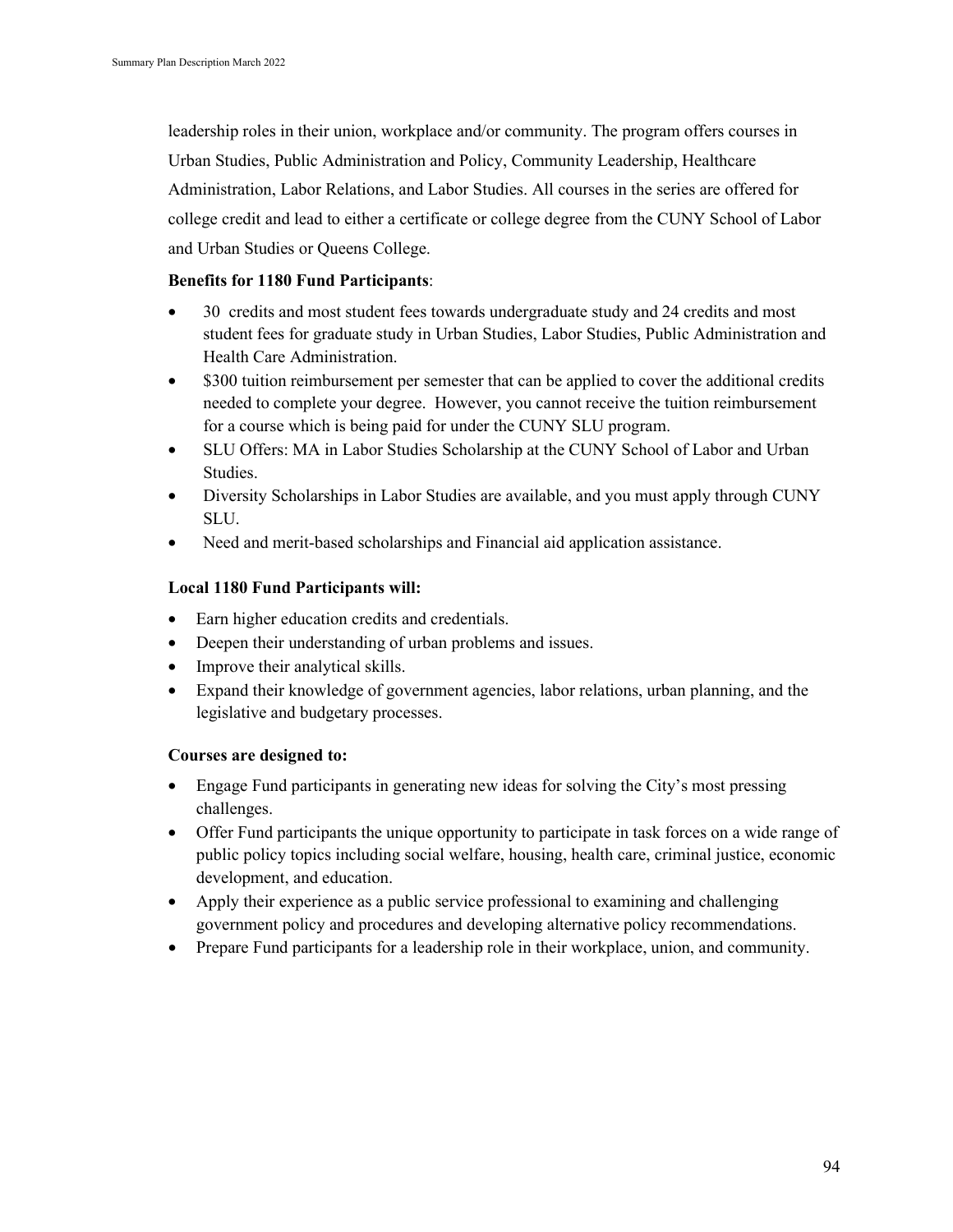#### **For More Information:**

- School of Labor and Urban Studies Manhattan Campus: 212.827.0200, slu.cuny.edu/1180
- Queens College Campus: 718.997.3060, [https://slu.cuny.edu/worker-education/murphy](https://slu.cuny.edu/worker-education/murphy-queens/)[queens/](https://slu.cuny.edu/worker-education/murphy-queens/)

### **Adult Education Program Tuition Reimbursement**

If you successfully complete courses in a job-related or job-advancement area in an Adult Education Program, you can receive reimbursement of the course fees up to a maximum of \$200 per year. The reimbursement will be made at the conclusion of the term .

### **Career Development Conferences**

If you attend a conference in a job-related or job-advancement area for Career Development, you can receive reimbursement up to a maximum of \$200 per year. The reimbursement will be made at the conclusion of the conference.

# *NOTE: Combined reimbursement for Adult Education Courses and Career Development Conferences cannot exceed \$200 for all such benefits in a calendar year.*

# **Workplace Literacy Program**

The Fund develops and administers courses for Local 1180 members to upgrade and expand their skills in order to function more effectively on their jobs.

These courses are designed to assist the member in improving workplace skills in such areas as management, supervision, communications, computers, and personal development.

Program offerings are announced through the *Communiqué* and registration is done online at [www.cwa1180.org.](http://www.cwa1180.org/)

### **Exam Prep Courses**

The Fund develops and administers courses for Local 1180 bargaining unit members to assist them in preparing for civil service promotional examinations for titles in the bargaining unit. Program offerings are announced through the *Communiqué* and registration is done online at [www.cwa1180.org.](http://www.cwa1180.org/)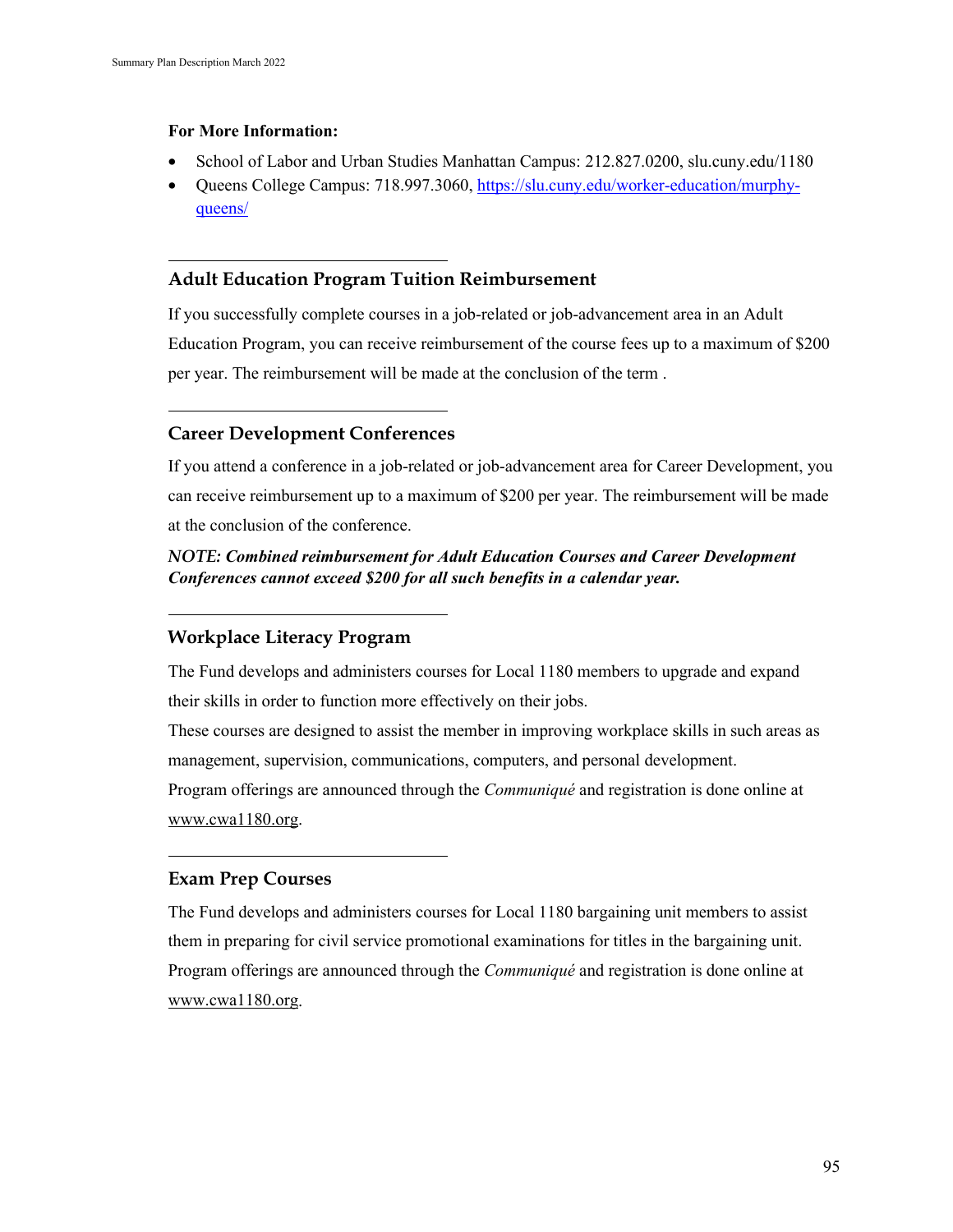# **Who Is Eligible For Benefits?**

Education Fund Benefits are available to you if you meet the following requirements:

- You are employed in a covered title on the first day of class.
- You are an active, full-time, per annum employee. Part-time employees and employees on leaves of absence are not eligible.
- You work for an employer whose contract with CWA Local 1180 provides for contributions to the Local 1180 Education Fund.

# **How Do You Apply For Benefits?**

If you want to take advantage of any of the benefits provided by the CWA Local 1180 Education Fund, contact our office for a claim form:

CWA Local 1180 Education Fund 6 Harrison Street, 3rd Floor New York, NY 10013-2893 1-212-966-5353 [benefits@cwa1180.org](mailto:benefits@cwa1180.org)

You must submit:

- A separate claim form for each semester.
- Your bursar's receipt and/or financial statement showing tuition and registration fees paid.
- For reimbursement claims for Adult Education Courses and Adult Education Conferences, you must submit a paid receipt, a course or conference completion statement and complete the registration form following instructions on the form no later than 90 days after the completion of the Course or Conference.
- For Book Reimbursement Program, you must submit a paid receipt and complete the book reimbursement form no later than 90 days after the last day of class.
- The Fund shall determine, based on the certification and any other information provided, whether a course or conference qualifies for coverage on the basis that it is job related or will improve your opportunity for job advancement by enhancing your skills.

# **No Duplication of Benefits**

You cannot receive duplicate benefits from the Education Fund. For example, you cannot receive tuition reimbursement from the College Tuition Reimbursement Program and the Adult Education Program for the same expense.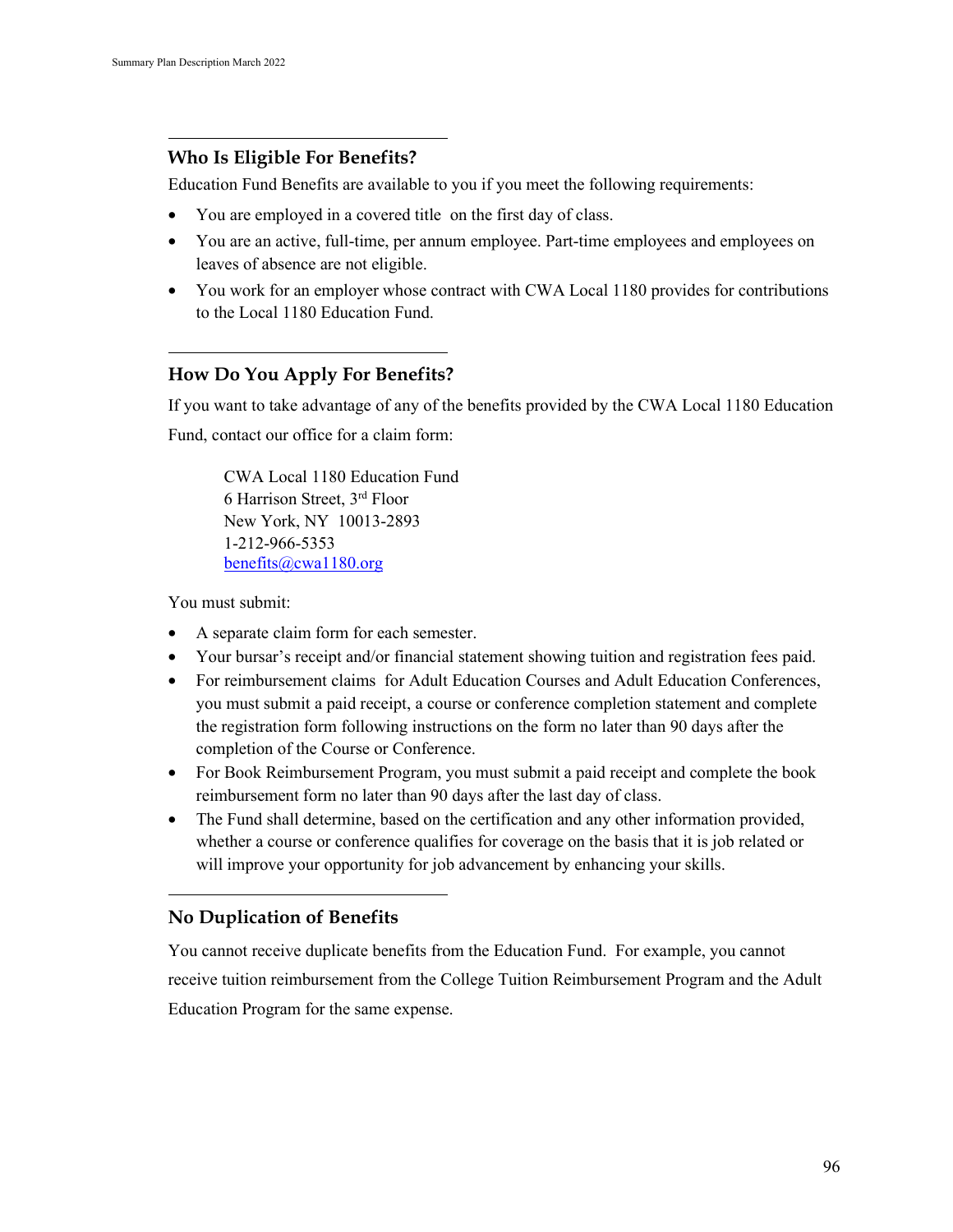## **Amendment or Termination of Benefits**

The benefits provided by this Fund may, from time to time, be changed, modified, augmented or discontinued by the Board of Trustees. The Board of Trustees adopts rules and regulations for the payment of benefits and all provisions of this Supplemental Plan Description are subject to such rules and regulations and to the Trust Agreement that established the Fund and governs its operations.

Your coverage will stop on the earliest of the following dates:

- When the Fund is terminated.
- When you are no longer eligible.
- When the Employer ceases to make contributions on your behalf to the Fund.

Benefits under this plan have been made available by the Trustees and are always subject to modification or termination in the exercise of the prudent discretion of the Trustees. No person acquires a vested right to such benefits either before or after his or her retirement. The Trustees may expand, modify or cancel the benefits for active members; change eligibility requirements; and otherwise exercise their prudent discretion at any time without legal right or recourse by an active member or any other person.

### **Right to Appeal**

The Board of Trustees may change the benefits provided by this Fund. The Board of Trustees adopts rules and regulations for the payment of benefits and all provisions of this Supplemental Plan Description are subject to such rules and regulations and to the Trust Agreement that established and governs the Fund operations.

The Fund Office uniformly applies all rules. The action of the Fund Office is subject only to review by the Board of Trustees.

A member may request a review of action by submitting notice in writing to the Board of Trustees, CWA Local 1180 Education Fund, 6 Harrison Street, New York, New York, 10013. The Trustees shall act on the appeal within a reasonable period of time and render their decision in writing, which shall be final and conclusive and binding on all persons.